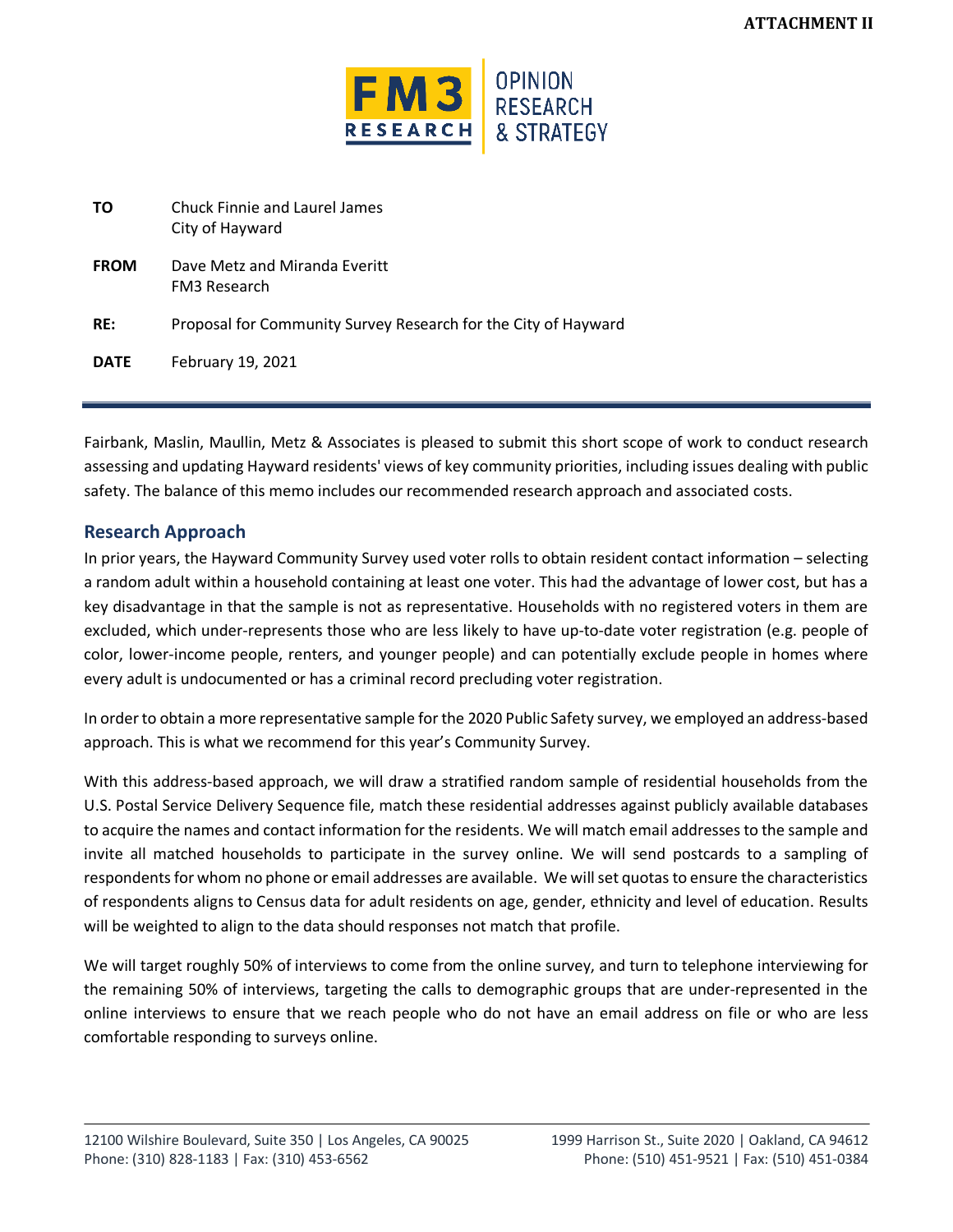

Within the overall 800-person sample, we could over-sample by demographic or geographic characteristics of interest such as race or ethnicity, gender identity, or particular neighborhoods of the city. This would provide a greater level of confidence within these subgroups of interest.

We can also make an online version of the survey available to the City for positing on its website, so that any interested resident of the city can respond. This opt-in data will be summarized and analyzed separately from that collected as part of the random sample.

As noted above, this approach costs more than our previous approach for several reasons:

- We are employing a larger sample in order to ensure greater statistical confidence within demographic and geographic subgroups.
- This approach includes a wider range of sources of potential contact information than just the voter file, some of which are less precise and less frequently-updated. As a result, more calls, emails and postcards will be needed to obtain the same number of completed interviews as a voter sample.
- Additional outreach strategies including printing and mailing postcards and texting respondents incur additional costs over the prior approach, which employed solely phone interviewers and online programming.

Potential specifications for the survey are detailed below:

| <b>Sample</b>                             | 800 residents of Hayward                                                                                                                                                                                                                                                                                                                                                                            |  |  |
|-------------------------------------------|-----------------------------------------------------------------------------------------------------------------------------------------------------------------------------------------------------------------------------------------------------------------------------------------------------------------------------------------------------------------------------------------------------|--|--|
| <b>Margin of</b><br><b>Sampling Error</b> | ±3.5 percent in 95 out of 100 cases for a sample of 800 interviews                                                                                                                                                                                                                                                                                                                                  |  |  |
| Questionnaire                             | 15 to 20 minutes                                                                                                                                                                                                                                                                                                                                                                                    |  |  |
| Language                                  | Spanish-language interviews are included; additional languages can be added for \$3,000<br>each                                                                                                                                                                                                                                                                                                     |  |  |
| <b>Deliverables</b>                       | Following the completion of the survey, we will provide:                                                                                                                                                                                                                                                                                                                                            |  |  |
|                                           | A questionnaire with the topline results of the survey for easy reference<br>A complete set of crosstabs in an easy-to-read, comprehensive format<br>Verbatim responses to any open-ended questions<br>A complete analysis of survey results in PowerPoint<br>A presentation of the survey results<br>FM3 will also be available for ongoing consultation and any further analysis of the research. |  |  |
|                                           |                                                                                                                                                                                                                                                                                                                                                                                                     |  |  |
| Cost                                      | These prices are comprehensive and include all costs for full participation from both<br>research firms on questionnaire design, sample acquisition and preparation, programming,                                                                                                                                                                                                                   |  |  |